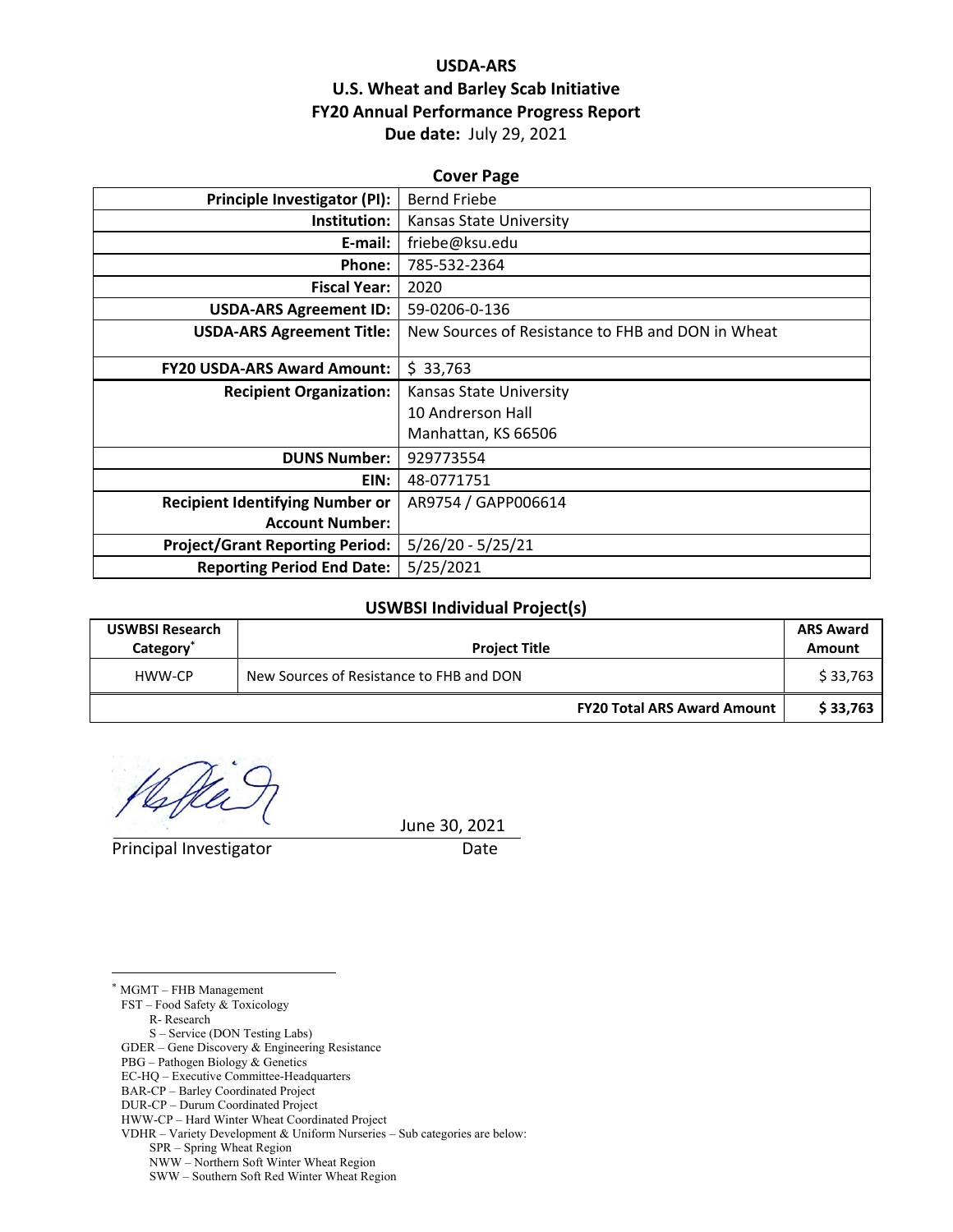**Project 1:** *New Sources of Resistance to FHB and DON*

#### **1. What are the major goals and objectives of the research project?**

There are only a few sources of resistance to FHB available for wheat improvement. The proposed research is aimed at identifying new sources of FHB resistance in wild relatives of wheat and using directed chromosome engineering to produce agronomically useful compensating wheat‐alien translocations, which are then being transferred into adapted winter wheat cultivars. We have previously identified novel sources of FHB resistance derived from *Leymus racemosus, Fhb3, and Elymus tsukushiensis, Fhb6.* In addition, we are continuing to evaluate wheat‐alien introgression lines for the presence of novel sources of FHB resistance.

Objective 1: Transfer of *Fhb6* present in WGRC61 into adapted winter wheat cultivars Everest, Lyman, and Overland, with native FHB resistance and use molecular markers, genomic *in situ* hybridization (GISH) analysis, and field evaluations to recover the recurrent wheat genotype with the *Fhb6* gene.

Objective 2: New sources of FHB resistance are constantly being sought. In cooperation with Dr. Yanming Zhang from the Laboratory of molecular cytogenetics and genetic breeding, Harbin Normal University, China, who was a visiting scholar at the Wheat Genetics Resource Center, we have identified a potential new source of type‐2 FHB resistance derived from *Thinopyrum intermedium,* designated as HSD2‐32 (TA5117) and we are characterizing this new source of resistance using GISH and molecular markers. Once the homoeology and genomic affinity of the introgressed chromosomes have been determined we will used directed chromosome engineering to develop agronomically useful wheat-alien recombinant chromosomes and introgress them into hard winter wheat cultivars.

**2. What was accomplished under these goals or objectives?** *(For each major goal/objective, address these three items below.)*

## **a) What were the major activities?**

Objective 1: We have transferred *Fhb6* into adapted winter wheat cultivars Lyman and Overland (the transfer to Everest was unsuccessful because of marker inconsistencies). Homozygous Fhb6/Overland and Fhb6/Lyman derivatives were further analyzed for their FHB incidence and DON accumulation under field condition.

Objective 2): We have further characterized line HSD2-32 using molecular cytogenetic and molecular analyses but failed to detect any alien segment in this material. We also crossed this line with Chinese Spring and Everest wheat to produce segregating populations, which can be used to identify the introgressed material conferring FHB resistance.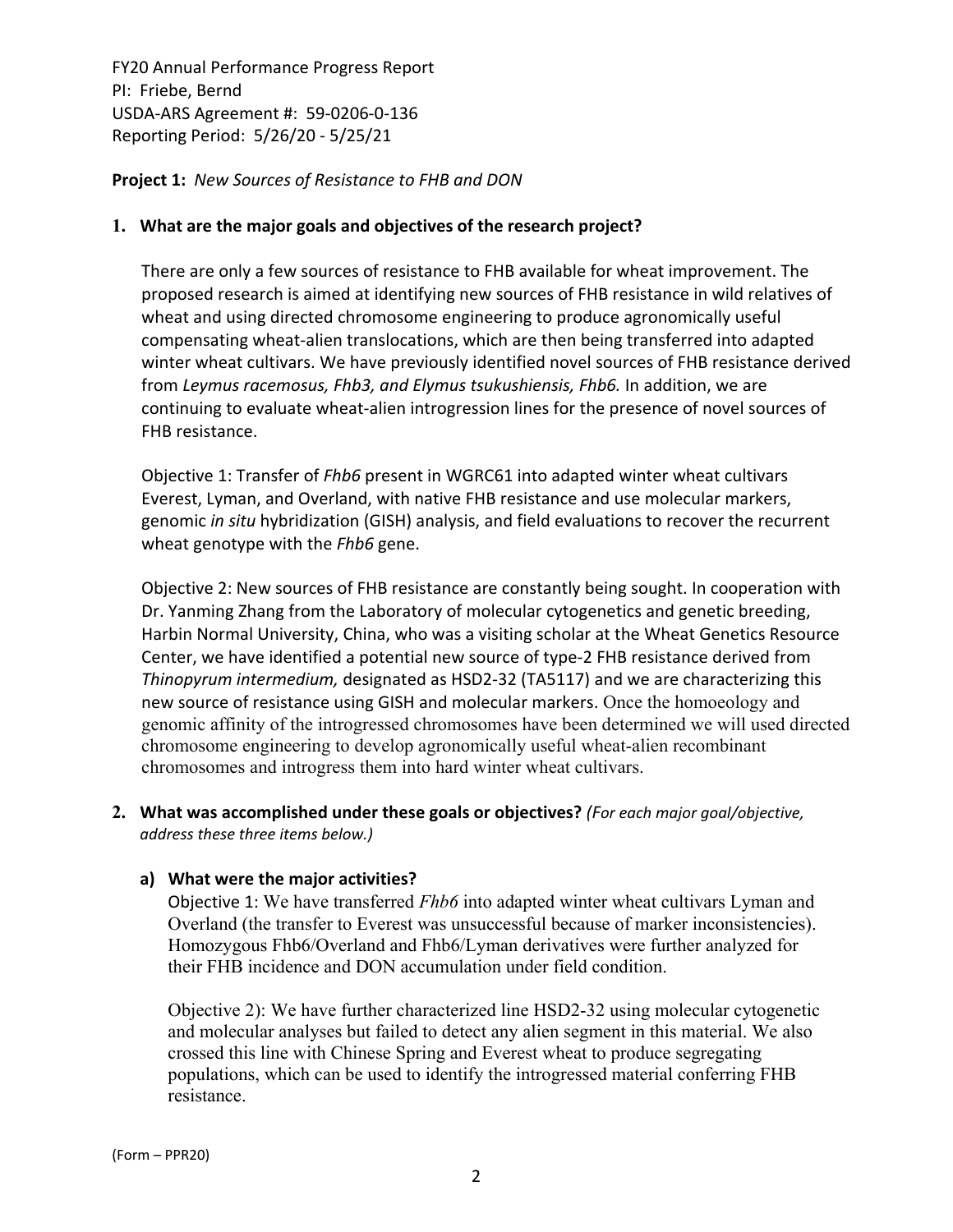### **b) What were the significant results?**

Objective 1: Fhb6/Overland and Fhb6/Lyman derivatives were evaluated for their FHB resistance and DON accumulation under field condition in the 2019 and 2020 growing seasons. The transfer of *Fhb6* into Overland significantly reduced FHB incidence and DON content whereas only minor effects were observed in Lyman background.

Objective 2: Molecular cytogenetic analysis failed to detect any alien chromatin in germplasm HSD2‐32, suggesting that the introgression may be either cryptic and smaller than the detectability of GISH (30 Mbp) or that the introgression was not derived from *Th. intermedium*. We are continuing using molecular marker analysis to further characterize this germplasm.

## **c) List key outcomes or other achievements.**

Objective 1: The transfer of *Fhb6* into Overland significantly reduced FHB incidence and DON content in both growing seasons whereas only minor effects of Fhb6 were observed in Lyman background (see attached table). Fhb6/Overland and Fhb6/Lyman selections with superior FHB resistance and reduced DON accumulation have been distributed to national wheat breeding programs together with molecular marker information to monitor the transfer into regional breeding programs.

| Line             | 2020 ID        | 2019 ID        | <b>FHB</b> |    | Heading       | Height | $1000$ tkw | <b>DON</b>  |            |
|------------------|----------------|----------------|------------|----|---------------|--------|------------|-------------|------------|
|                  |                |                | Incidence  |    | 2020 2019     | 2020   | 2020       | 2019        | 2020       |
|                  |                |                | 2020 2019  |    |               |        |            |             |            |
| Everest          | RF20FH0017, B6 | RF19FH0091.    | 100        | 80 | $5/12$ $5/29$ | 81     |            | 34.8        | not tested |
|                  |                | D11            |            |    |               |        |            |             |            |
| Lyman            | RF20FH0011, B4 | RF19FH0041.    | 80         | 80 | 5/20<br>5/30  | 101    | 23.4       | 12.7        | 9.5        |
|                  |                | <b>B14</b>     |            |    |               |        |            |             |            |
| Overland         | RF20FH0034.    | RF19FH0013, A5 | 80         | 80 | 5/21<br>5/30  | 91     | 19.6       | 22.7        | 24.5       |
|                  | A12            |                |            |    |               |        |            |             |            |
|                  |                |                |            |    |               |        |            |             |            |
| Lyman/Fhb6       | RF20Fh0010, A4 | RF19FH0032.    | 80         | 60 | $5/17$ $5/26$ | 114    | 23.9       | 11.7        | 20.9       |
|                  |                | <b>B11</b>     |            |    |               |        |            |             |            |
|                  |                |                |            |    |               |        |            |             |            |
| Overland/ $Fhh6$ | RF20FH0006, C2 | RF19FH0014, B5 | 50         | 40 | 5/21<br>5/31  | 104    | 26.3       | not tested. | 12.5       |
| Overland/ $Fhb6$ | RF20FH0009, C3 | RF19FH0014, B5 | 60         | 40 | $5/18$ $5/31$ | 108    | 24.8       | not tested. | 14.8       |
| Overland/Fhh6    | RF20FH0033.    | RF19FH0014, B5 | 60         | 40 | 5/21<br>5/31  | 98     | 24.1       | not tested. | 4.7        |
|                  | C11            |                |            |    |               |        |            |             |            |
| Overland/ $Fhb6$ | RF20FH0004, A2 | RF19FH0010, A4 | 60         | 50 | $5/16$ $5/29$ | 114    | 28.3       | 10.2        | 14.1       |
| Overland/ $Fhb6$ | RF20FH0035,    | RF19FH0011, B4 | 70         | 30 | 5/19 5/29     | 109    | 26.3       | 12.6        | 16.8       |
|                  | <b>B12</b>     |                |            |    |               |        |            |             |            |

*Fhb6 introgressions into Overland and Lyman* 

Objective 2: We have identified a novel source of type‐2 FHB resistance that was assumed to be derived from *Th. intermedium* and have confirmed the level of resistance after point inoculation under greenhouse conditions. Molecular cytogenetic and marker analyses both failed to detect any *Th. intermedium* segment in HSD2‐32 suggesting that the source of this resistance was not derived from *Th. intermedium*. We also used gene‐specific marker (TaHRC‐GSM) to determine that FHB resistance was not caused by the presence of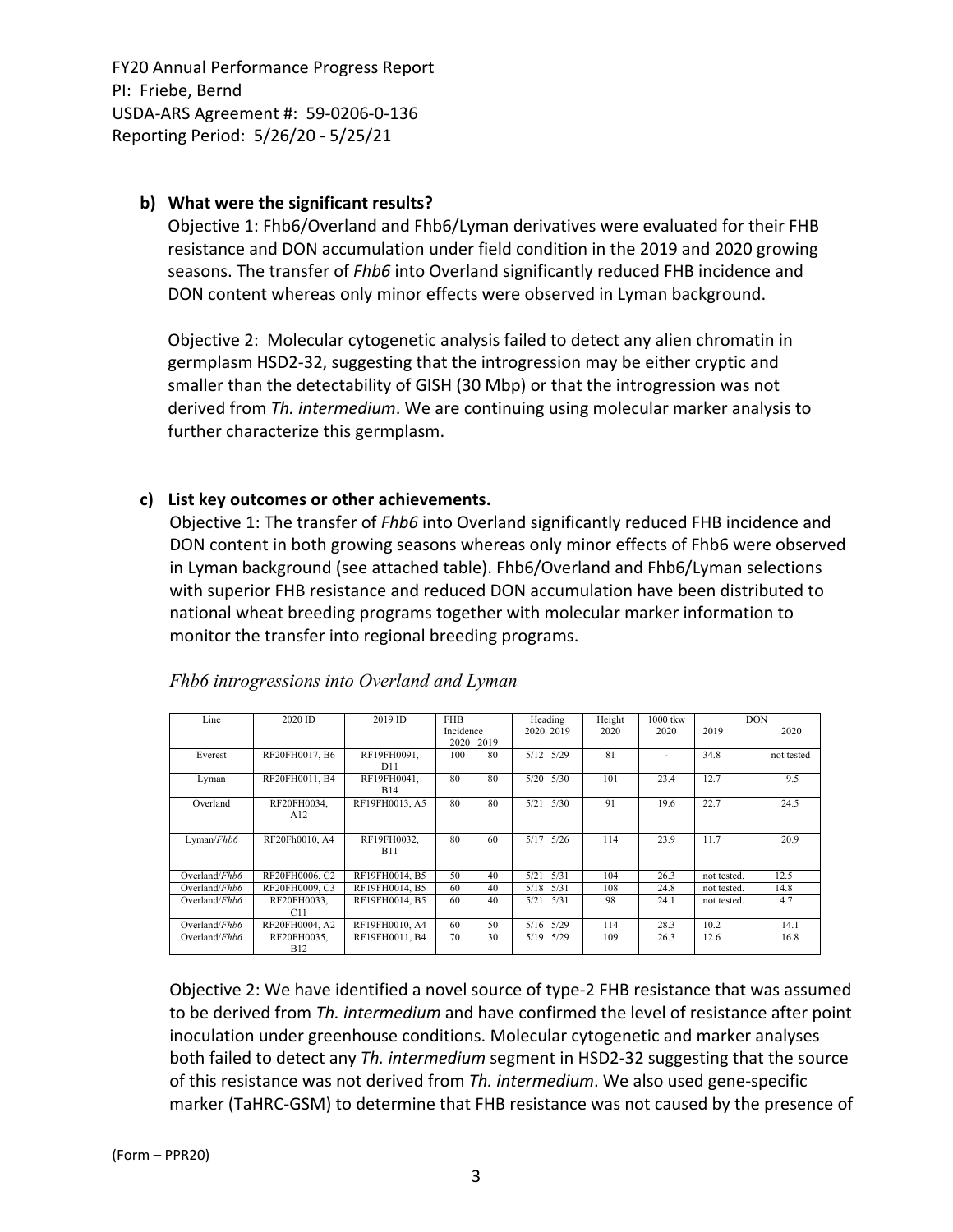> *Fhb1* gene. We have crossed this germplasm with Chinese Spring and Everest wheat and have obtained BC<sub>1</sub>F<sub>2</sub> progenies that will be evaluated for their FHB resistance and DON accumulation under field condition. Further molecular cytogenetic analysis and Skim‐ sequencing will be performed to determine the homoeology and genomic affinity of the introgressed alien segment.

## **3. Was this research impacted by the COVID‐19 pandemic (i.e. university shutdowns and/or restrictions, reduced or lack of support personnel, etc.)? If yes, please explain how this research was impacted or is continuing to be impacted.**

Yes, because of the covid‐19 pandemic the laboratories were closed and, thus, the molecular cytogenetic analyses were halted but luckily the greenhouse and field evaluations could be accomplished.

#### **4. What opportunities for training and professional development has the project provided?**

Dr. Dr. Yanming Zhang was visiting the Wheat Genetics Resource Center for one year and received training in state-of-the-art molecular cytogenetic techniques.

#### **5. How have the results been disseminated to communities of interest?**

The results were presented at the 2020 National Fusarium Head Blight Forum and will be published in peer‐reviewed international scientific journals. Fhb6/Overland and Fhb6/Lyman selections with superior FHB resistance and reduced DON accumulation have been distributed to national wheat breeding programs together with molecular marker information to monitor the transfer into regional breeding programs.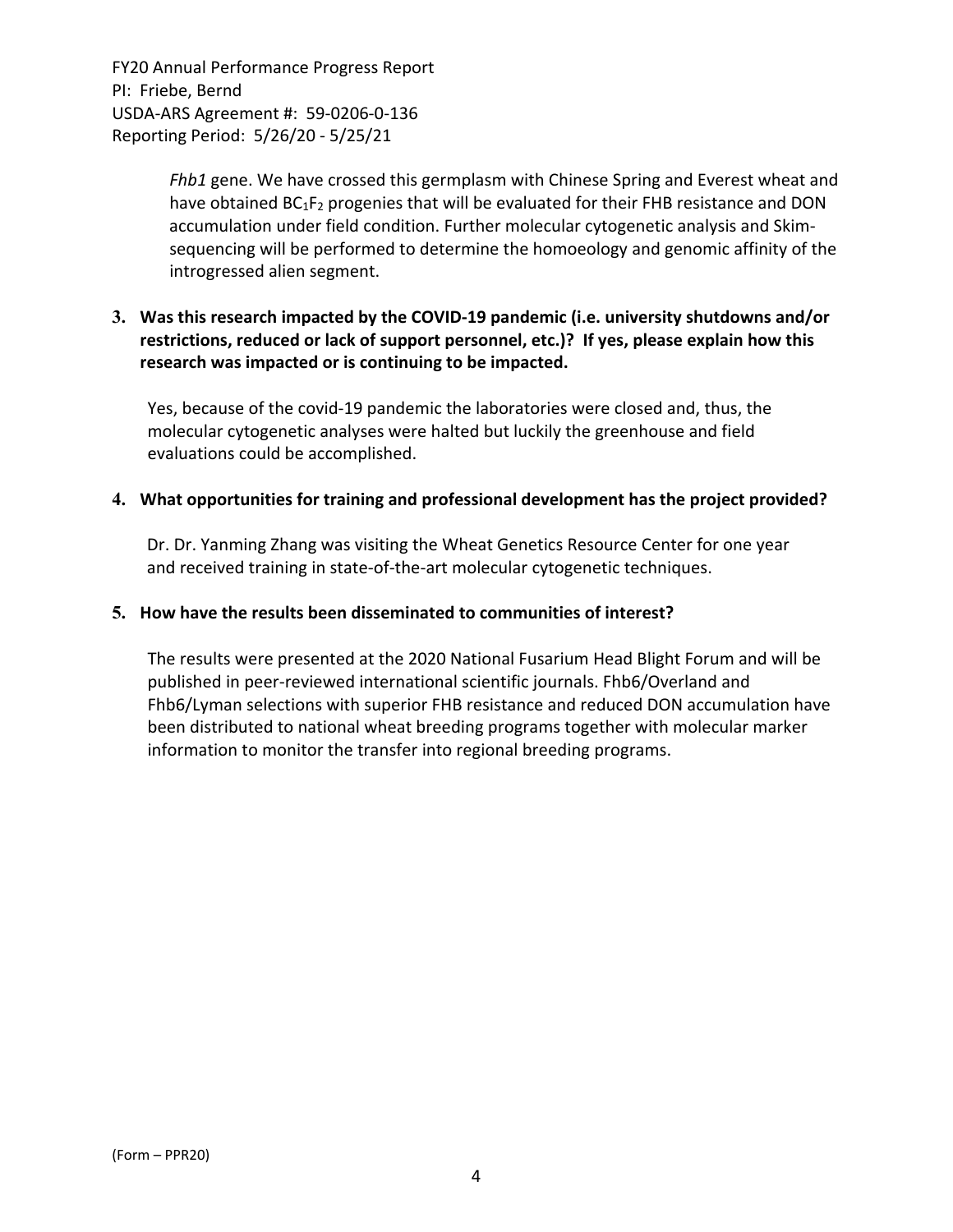# **Training of Next Generation Scientists**

**Instructions:** Please answer the following questions as it pertains to the FY20 award period (5/26/20 ‐ 5/25/21). The term "support" below includes any level of benefit to the student, ranging from full stipend plus tuition to the situation where the student's stipend was paid from other funds, but who learned how to rate scab in a misted nursery paid for by the USWBSI, and anything in between.

**1. Did any graduate students in your research program supported by funding from your USWBSI grant earn their MS degree during the FY20 award period?** ☐Yes ☒No

**If yes, how many?** Click to enter number here.

**2. Did any graduate students in your research program supported by funding from your USWBSI grant earn their Ph.D. degree during the FY20 award period?**

 $\square$ Yes  $\square$ No **If yes, how many?** Click to enter number here.

**3. Have any post docs who worked for you during the FY20 award period and were supported by funding from your USWBSI grant taken faculty positions with universities?** ☐Yes ☒No

**If yes, how many?** Click to enter number here.

**4. Have any post docs who worked for you during the FY20 award period and were supported by funding from your USWBSI grant gone on to take positions with private ag‐ related companies or federal agencies?**

☐Yes ☒No

**If yes, how many?** Click to enter number here.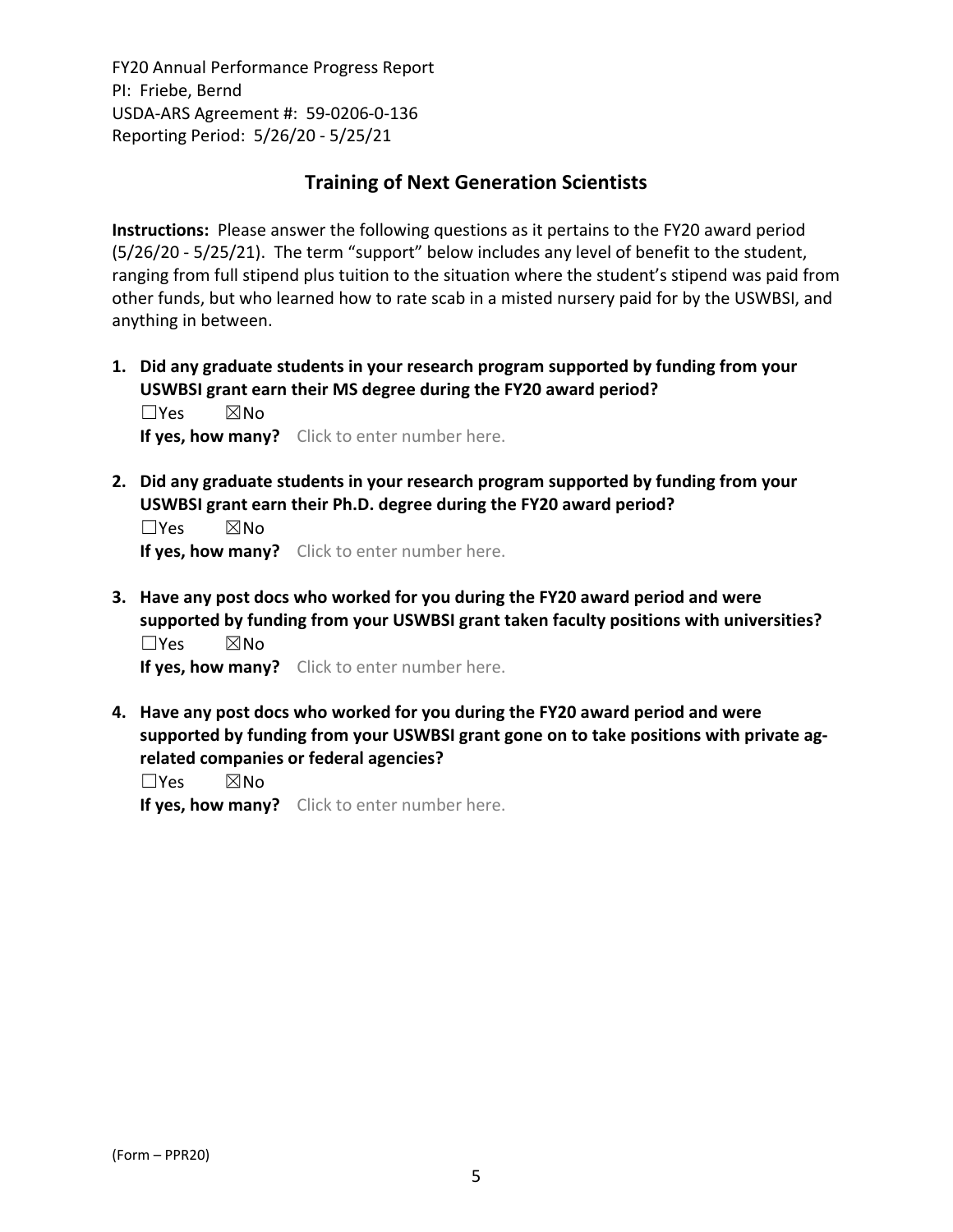# **Release of Germplasm/Cultivars**

**Instructions:** In the table below, list all germplasm and/or cultivars released with full or partial support through the USWBSI during the FY20 award period (5/26/20 - 5/25/21). All columns must be completed for each listed germplasm/cultivar. Use the key below the table for Grain Class abbreviations. 

| <b>Name of Germplasm/Cultivar</b> | <b>Grain Class</b>    | <b>FHB Resistance</b>                                  | <b>FHB</b><br>Rating<br>$(0-9)$  | Year<br><b>Released</b> |
|-----------------------------------|-----------------------|--------------------------------------------------------|----------------------------------|-------------------------|
| Click here to enter text.         | Select Grain<br>Class | Select what represents<br>your most resistant<br>check | Enter as<br>$text 0-9$<br>rating | Select Year             |
| Click here to enter text.         | Select Grain<br>Class | Select what represents<br>your most resistant<br>check | Enter as<br>text 0-9<br>rating   | Select Year             |
| Click here to enter text.         | Select Grain<br>Class | Select what represents<br>your most resistant<br>check | Enter as<br>text 0-9<br>rating   | Select Year             |
| Click here to enter text.         | Select Grain<br>Class | Select what represents<br>your most resistant<br>check | Enter as<br>text 0-9<br>rating   | Select Year             |
| Click here to enter text.         | Select Grain<br>Class | Select what represents<br>your most resistant<br>check | Enter as<br>text 0-9<br>rating   | Select Year             |
| Click here to enter text.         | Select Grain<br>Class | Select what represents<br>your most resistant<br>check | Enter as<br>text 0-9<br>rating   | Select Year             |
| Click here to enter text.         | Select Grain<br>Class | Select what represents<br>your most resistant<br>check | Enter as<br>text 0-9<br>rating   | Select Year             |
| Click here to enter text.         | Select Grain<br>Class | Select what represents<br>your most resistant<br>check | Enter as<br>text 0-9<br>rating   | Select Year             |
| Click here to enter text.         | Select Grain<br>Class | Select what represents<br>your most resistant<br>check | Enter as<br>text 0-9<br>rating   | Select Year             |
| Click here to enter text.         | Select Grain<br>Class | Select what represents<br>your most resistant<br>check | Enter as<br>text 0-9<br>rating   | Select Year             |
| Click here to enter text.         | Select Grain<br>Class | Select what represents<br>your most resistant<br>check | Enter as<br>text 0-9<br>rating   | Select Year             |
| Click here to enter text.         | Select Grain<br>Class | Select what represents<br>your most resistant<br>check | Enter as<br>text 0-9<br>rating   | Select Year             |
| Click here to enter text.         | Select Grain<br>Class | Select what represents<br>your most resistant<br>check | Enter as<br>text 0-9<br>rating   | Select Year             |
| Click here to enter text.         | Select Grain<br>Class | Select what represents<br>your most resistant<br>check | Enter as<br>text 0-9<br>rating   | Select Year             |

NOTE: Leave blank if you have nothing to report or if your grant did NOT include any VDHR-related projects.

**NOTE:** List the associated release notice or publication under the appropriate sub-section in the 'Publications' section of the FPR.